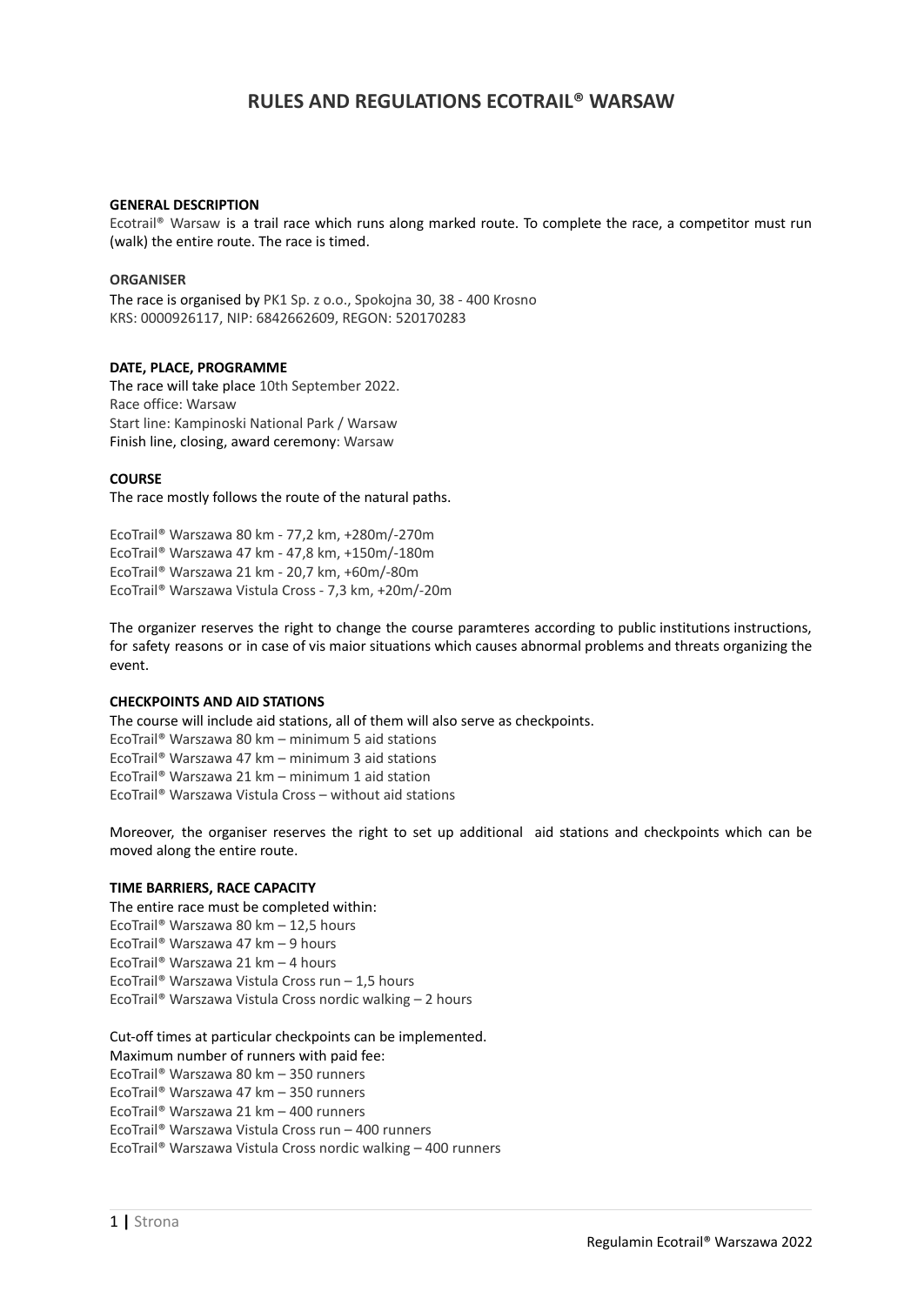The organizer reserves the right to add 15 runners at his discretion at each course. The organizer reserves the right to change the maximum number of runners.

# **ENTRY**

In order to enter Ecotrail® Warsaw, competitors need to be in good physical condition and a clean bill of health (without medical contraindications to take part in mountain ultra runs) and have the necessary experience in mountain runs.

Formal entry requirements are as follows:

- 1. accepting the rules and regulations and registering by completing the registration form
- 2. at least 18 years of age no later than the day before the competition
- 3. payment of entry fee within 6 days from the start of registration
- 4. collecting the start pack, in person, in the race office within working hours
- 5. signing a declaration stating that you are of good health and that you enter the race at your own risk
- 6. signing a declaration permitting the use of personal data of the runner
- 7. signing a declaration permitting free use of the runners' photo (video) image
- 8. on time arrival at the race start line with complete obligatory equipment
- 9. positive result of obligatory equipment checking
- 10. on the 10 km course it is possible to participate for runners below 18 years old on conditions: a) completed 16 years old and presented agreement from legal guardian, b) completed 14 years old and presented agreement from legal guardian and cover the whole distance with company of legal guardian.

Detailed registration procedure has been explained at the website: <https://warsaw.ecotrail.com/pl>

# **RACE RULES**

Competitors cover the entire distance on foot only.

Competitors move along the marked route only.

Each competitor is obliged to observe road traffic regulations.

Each competitor is obliged to observe the rules of Kampinoski National Park and general rules applicable within national parks in Poland and in forest areas.

Each competitor is obliged to observe the epidemic rules set by the Organizer as well as the official regulations binding in Poland.

It is strictly forbidden to leave rubbish behind, destroy plants or engage in any other activities which may harm nature.

Competitor should attach the runner number in a visible place at the front.

Competitors will be classified in female and male categories. The best performers will be awarded prizes.

# **PROTESTS, PENALTIES, DISQUALIFICATIONS**

Participants who do not comply with the provisions of the regulations, may be punished by the Organizer with a warning, time penalty or disqualification. The Organizer commences proceedings in this matter in connection with an effectively lodged protest or on its own initiative.

The organizer allows the possibility of submitting protests regarding the competition up to 72 hours from the end of the time limit. The protest must be submitted in writing or by e-mail. The condition for the effectiveness of lodging the protest is the payment of the bid security in the amount of PLN 100 to the Organiser's account. If the protest is obviously unfounded, it will not be considered, the deposit will not be returned and its amount will be transferred for charity. The person submitting the protest agrees that its content, first and last name will be made public.

For the lack of complete mandatory equipment, there is a time penalty of 20 minutes for each missing item of equipment.

In other cases, the penalty is determined by the Race Director or a person authorized by him, on the basis of all known circumstances related to the violation of the Regulations. The decision to punish the participant is final at the time of its announcement and cannot be appealed against.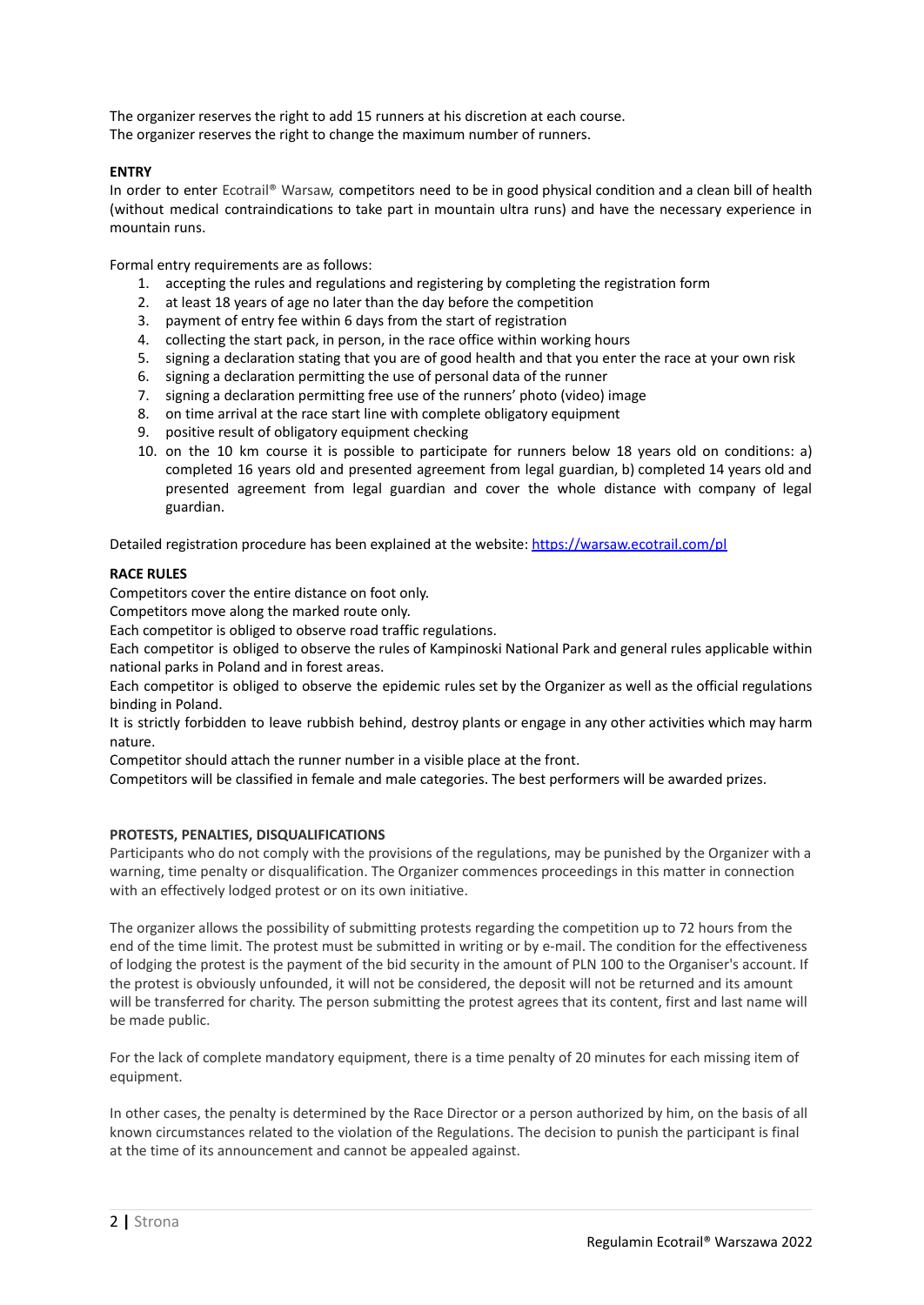# **SAFETY, COMPULSORY KIT**

Competitors enter the race at their own risk and in case of injury or material loss they will not lodge any claims to the organisers. By taking part in the race, each competitor declares that their health condition allows them to engage in this type of physical activity. Competitors are obliged to exercise extreme caution at race office, start/finish zones, when crossing paved roads and railway tracks; while running on paved roads competitors are obliged to observe warning signs placed by the organisers, as well as adhere to the instructions given by police and security staff. While using public roads, runners bind themselves to use the pavement or –as second choice – the left roadside. If there is no such possibility, runners use the left side of the road and give the right of way to vehicles on the road.

Due to safety reasons, each competitor is obliged to have the following compulsory equipment with them during the race:

|                                                                                               | 80<br>КM  | 47<br>КM  | 21<br>KM. | VC        | <b>VC</b><br><b>NW</b> |
|-----------------------------------------------------------------------------------------------|-----------|-----------|-----------|-----------|------------------------|
| runner number $-$ in a visible place on the front of body $-$ throughout<br>the entire course | $+$       | $+$       | $\ddot{}$ | $\ddot{}$ | $\ddot{}$              |
| chip for timing                                                                               | $+$       | $\ddot{}$ | $\ddot{}$ | $\ddot{}$ | $\ddot{}$              |
| charged mobile phone with saved organiser's emergency phone<br>number                         | $+$       | $+$       | $\ddot{}$ | $\ddot{}$ |                        |
| valid ID or passport                                                                          | $+$       | $\ddot{}$ | $\ddot{}$ | $\ddot{}$ |                        |
| survival blanket -140x200cm minimum                                                           | $+$       | $\ddot{}$ | $\ddot{}$ |           |                        |
| drinking cup (120ml minimum) to receive drinks at aid stations                                | $\ddot{}$ | $\ddot{}$ | $\ddot{}$ |           |                        |
| water container (500 ml minimum)                                                              | $+$       | $\ddot{}$ |           |           |                        |
| elastic band + sterile dressing                                                               | $\ddot{}$ | $\ddot{}$ |           |           |                        |

Moreover, the organizer recommends competitors to upload GPX track of the route or the digital map to their devices.

Organizer reserve the right to conduct the checking of the compulsory kit before, during or just after the race. Failure to have any of the above elements of the compulsory kit will result in the competitor being disqualified or time penalty.

# **WITHDRAWAL, INJURIES**

If you want to withdraw from the race during the run, you should, as far as possible, do so in one of the checkpoints and inform the checkpoint staff about your withdrawal. If you cannot notify the checkpoint staff it is necessary to inform the organiser by calling the emergency number provided in your start pack. If not injured, transportation will be available only at checkpoints.

If a competitor requires medical or emergency assistance, they should, as far as possible, inform the organiser at one of the checkpoints or by calling the emergency telephone number. Each competitor, upon seeing that a fellow competitor requires assistance, is obliged to provide such assistance to the extent possible and call the emergency number in order to inform the organiser about the location, injury type and runner number of the injured competitor.

In case of withdrawal from the race, a competitor has to collect the deposit from the finish line, in person. Upon email request it is possible to send the deposit to the competitor at his/her expense.

# **ENTRY FEE**

Competitors pay the entry fee of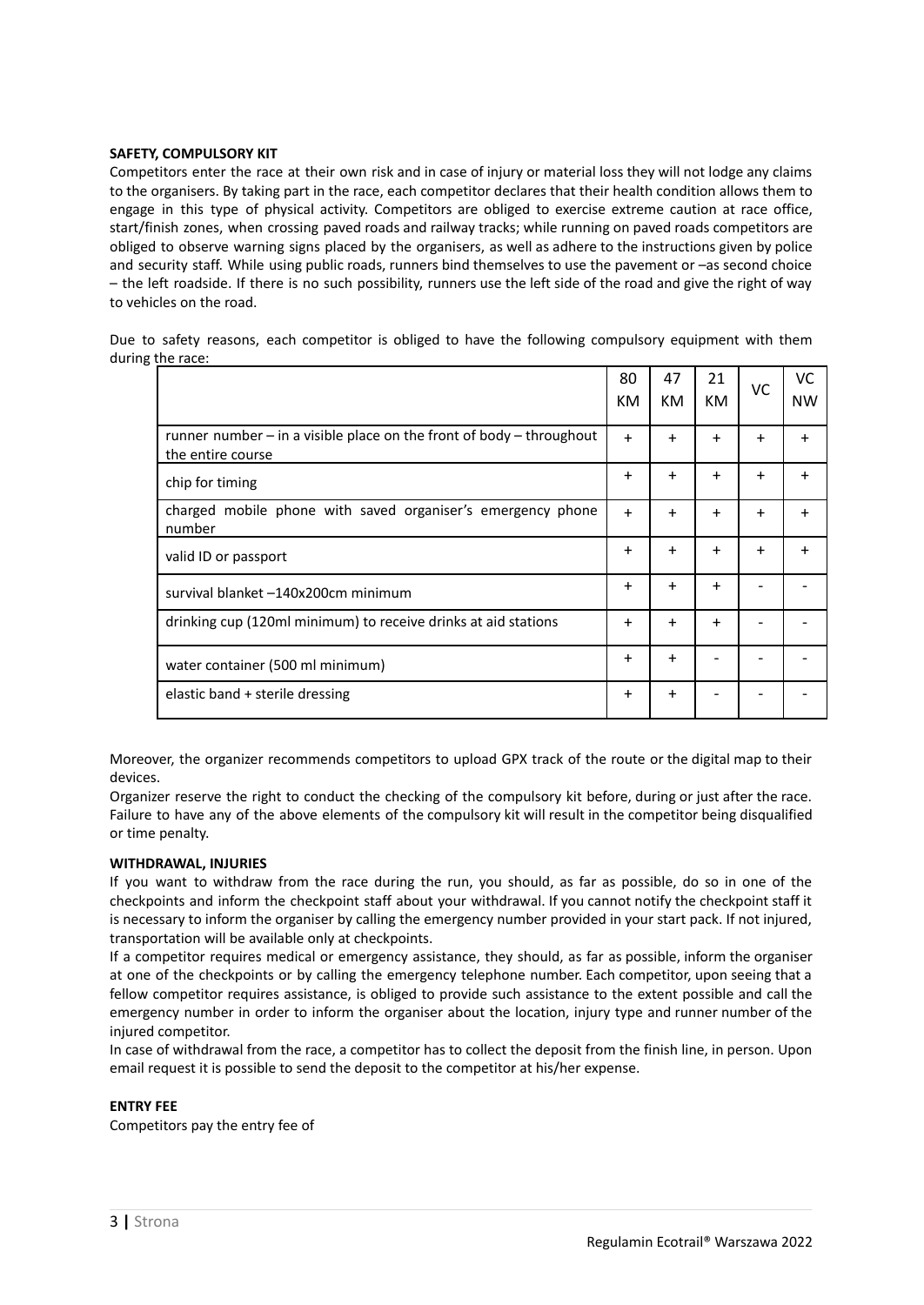| Payment date      | <b>80 KM</b>   | <b>50 KM</b>   | <b>20 KM</b>   | <b>10 KM</b>  | <b>10 KM NW</b> |
|-------------------|----------------|----------------|----------------|---------------|-----------------|
| till 1st May 2022 | <b>279 PLN</b> | <b>239 PLN</b> | <b>159 PLN</b> | <b>89 PLN</b> | <b>89 PLN</b>   |
| from 2nd May 2022 | <b>299 PLN</b> | <b>259 PLN</b> | <b>179 PLN</b> | <b>99 PLN</b> | <b>99 PLN</b>   |

The date when the full fee has been received in the organiser's bank account or the date and hour of online payment (provided by Blue Media S.A.) will be considered the payment date.

The fee should be transferred to the organiser's bank account:

Holder of the account: PK 1 Sp. z o.o.,

Address: Spokojna 30, 38-400 Krosno

IBAN number: 54 1090 2590 0000 0001 4896 6872

BIC/SWIFT: WBKPPLPP

Bank name: Santander Bank Polska S.A.

Please provide 12-digit registration code or your name, surname, course in the title of your transfer, i.e. 'Jack London, 80km.

Moving a runner to other courses is allowed until 26th August 2022 (from a longer course to a shorter one – without reimbursement of the excess payment, from a shorter course to a longer one – with additional payment of the difference in fee) and only if there is space on the starting list of the particular course.

Transfer BIB for other person will be able until 26th August 2022 with additional cost of 50 PLN and difference between actual fee and bought one.

Should runner decide not to start, a portion of the fee will be returned by transfer to the bank account or with use of Blue Media payment system. If the competitor wishes to cancel his registration, cancellation must be notified by e-mail. Depending on the date of resignation, the fee shall be returned in the following amount:

| Cancellation date:                         | Reimbursement: |
|--------------------------------------------|----------------|
| till 1st May 2022                          | 75%            |
| from 2nd May 2022<br>till 26th August 2022 | 40%            |
| after 26th August 2022                     |                |

On participant's request a VAT invoice may be issued for entry fee. Invoices shall be issued only in the month of payment and the data of the buyer must be identical with the data of the person who made the payment. By accepting the rules and regulations, participant agree to be sent invoices without the buyer's signature and by electronic means.

Should you have any doubt, please contact the organizer before the payment.

# **TRANSPORTATION BEFORE AND AFTER THE RACE, DEPOSITS AND DROPPING BAGS**

Organiser provides transport from race office to the start line. Registration will be obligatory.

Finish line deposit may be submitted on the start line and in the race office.

On the finish line the bags will be released in marked zones only upon showing the runner number. A deposit which was not collected during the race may be sent by courier to the designed address, on participant's request filed by mail no later than 14 days after the event. The participant covers all expenses thereof. Sending out the deposits and dropping bags will occur no later than 21 days after the event. Afterwards all deposits and dropping bags will be passed for charity or destroyed.

# **RACE OFFICE**

Head office and race office precise addresses will be published on the official website of the event.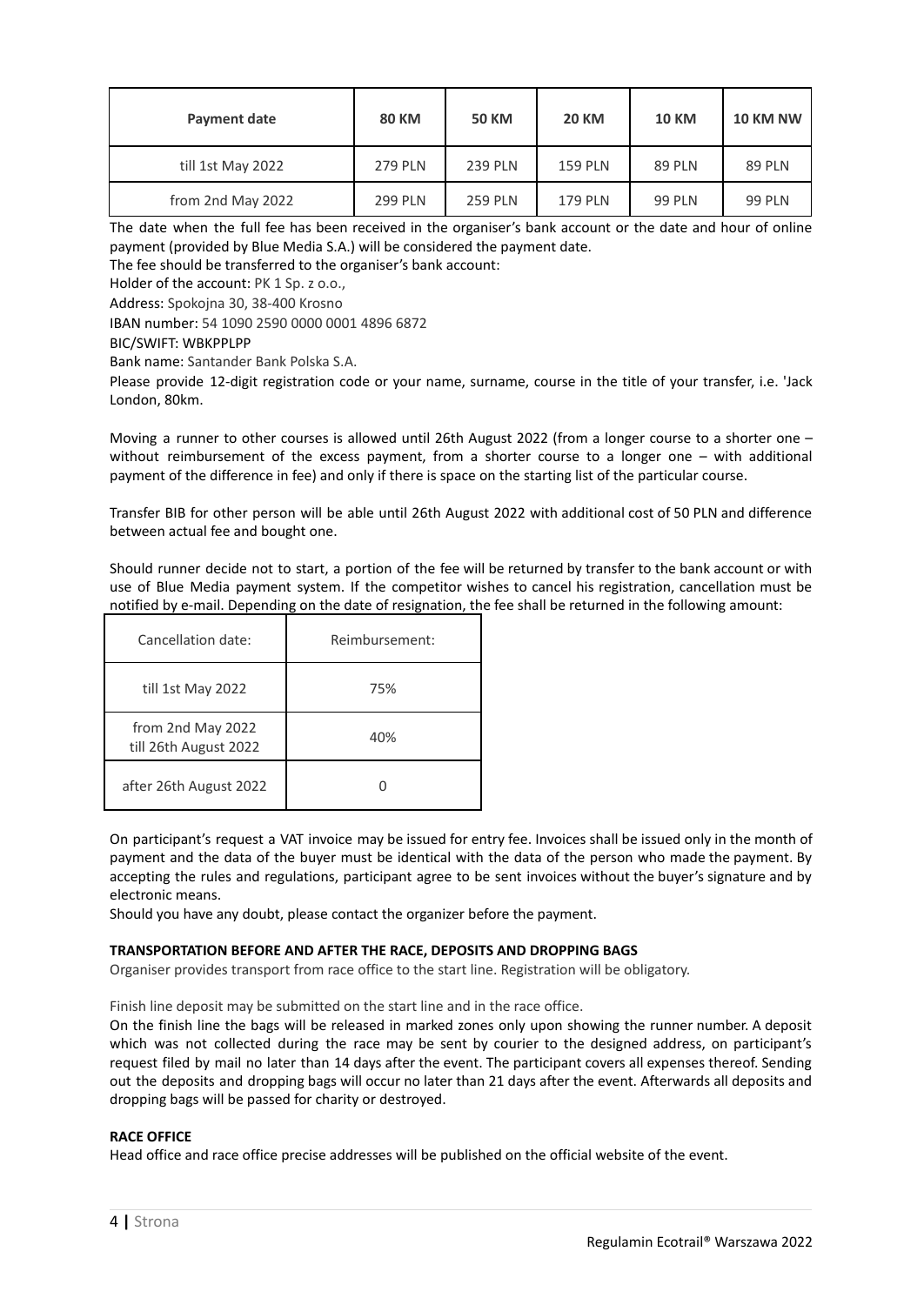# **SERVICES PROVIDED**

As part of the entry fee, the organiser provides the following:

- refreshments on the course
- recovery meal at the finish line
- timing service
- runner number
- a medal and a surprise for all finishers
- prizes for best competitors
- medical assistance and on the course
- deposit for the time of the event

In case of an increase in the consumer price index in the first half of 2022 by more than 10% compared to the first half of 2021, according to the data of the Polish Central Statistical Office, the Organizer reserves the right to resign from some services.

#### **IMAGE PROTECTION, PERSONAL DATA**

By entering the race, competitors agree to have their image published free of charge in materials related to the race, i.e. in particular in reports from the race and promotional publications related to the race and its Partners.

The condition for participation in the race is also consent to the processing of personal data of the participant provided in the application form, by the personal data controller within the meaning of the Act on personal data protection of May 10, 2018 and the General Data Protection Regulation No. 2016/679 of 27 April 2016 (RODO), which is the PK1 Sp. z o.o., Spokojna 30, 38-400 Krosno, for the purpose and to the extent necessary for the implementation of the sporting event, including publication of participant's data on start lists and results and sending the participant's result to the telephone number indicated during registration.

The participant has the right to request access to data, rectification, deletion or limitation of processing and opposition to processing, as well as the right to transfer data. Providing personal data is voluntary, but necessary and necessary to participate in a sports event.

Participant's data may be provided to cooperating entities during the event and related actions, based on relevant entrustment agreements. These entities mean in particular: timing system company, fast payment company and International Trail Running Association, Ultra Cup Poland.

Personal data will be kept for the period necessary to carry out the event.

The participant has the right to lodge a complaint to the President of the Office for Personal Data Protection when he / she considers that the processing of personal data concerning a participant violates the provisions of the General Regulation on Personal Data Protection No. 2016/679 of 27 April 2016 or the provisions of the Act on Personal Data Protection of 10 May 2018.

The administrator may process personal data in connection with the organization of the event Ecotrail® Warsaw also in cooperation with other people, eg. volunteers, who are carrying out activities related to the organization and the event.

#### **EPIDEMIC THREAT REGULATIONS**

Due to possible epidemic threat, the Organizer reserves the right to implement relevant sanitary-epidemiological instructions in compliance with current legal stipulations, advices and medical science.

Every Participant shall be informed about implementation of the Instructions by mail at the address given at registration.

Should the Instructions be implemented, the Participants are obliged to abide, otherwise they shall be subjected to a reminder, a time penalty, denied admission to Event grounds or subjected to disqualification.

The Instructions may introduce numerous amendments to Event organization, in particular: